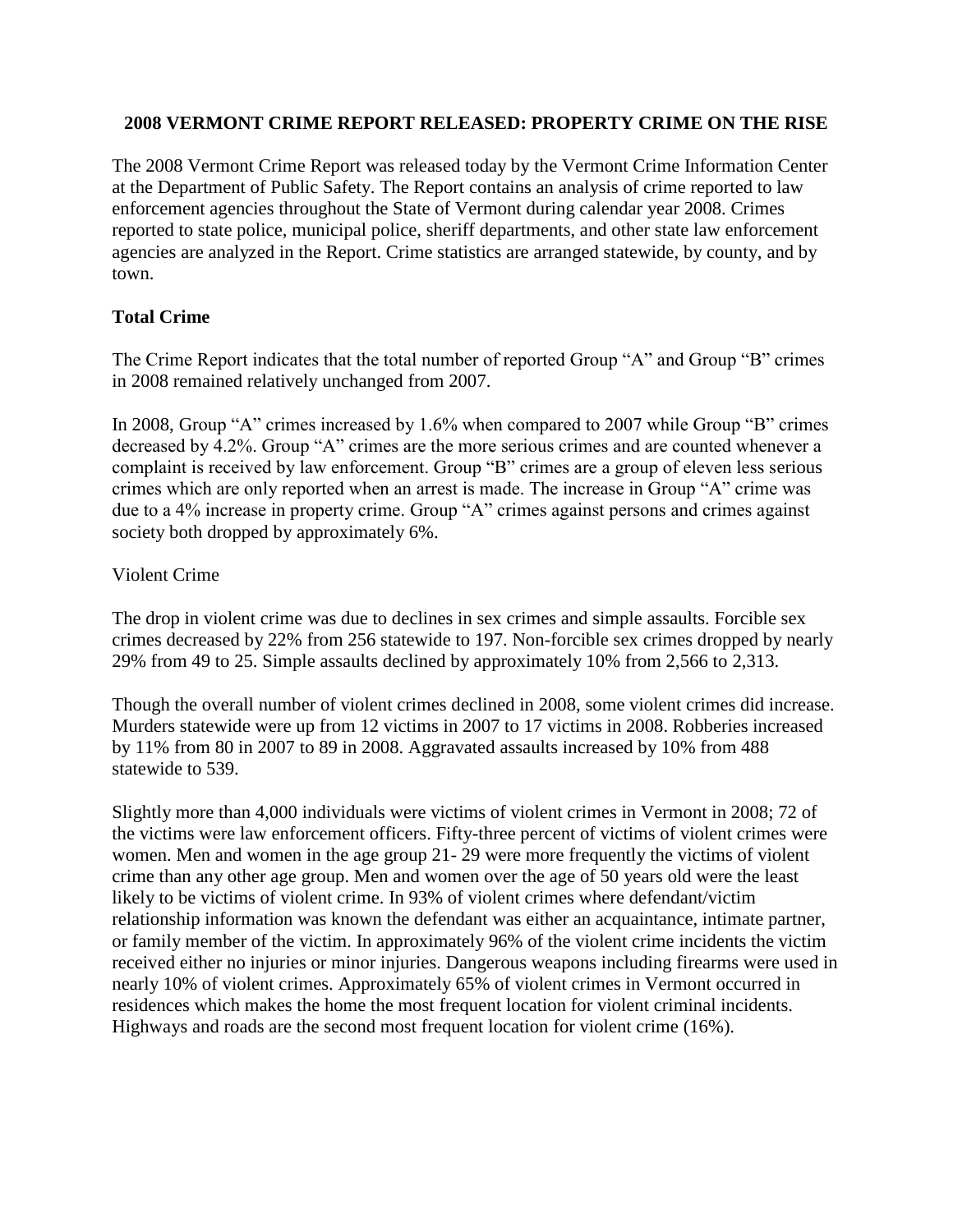Domestic Violence incidents involving intimate partners increased by approximately 2% from 1003 in 2007 to 1025 in 2008. The vast majority of domestic violence crimes involve simple assaults (70%) and aggravated assaults (21%).

## **Property Crime**

Property crime in Vermont increased by 4% in 2008. The increase was fueled primarily by increases in burglaries and thefts. Burglaries were up by 11% in 2008 and theft was up by 10%. Conversely motor vehicle theft decreased by 4% and vandalism and fraud cases were both down by approximately 7%.

Residences were the targets in 67% of burglaries. In nearly 50% of the cases no forced-entry was required by burglars to enter the target buildings. Nearly 50% of residential burglaries occurred between 8:00 A.M. and 4:00 P.M.

Much of the increase in thefts was fueled by increases in shoplifting and thefts from motor vehicles. Shoplifting incidents increased by 13%. Discount and departments stores were the most frequent target for shoplifting incidents (34%), followed by grocery stores (28%), and convenience stores (14%). Slightly more than 35% of shoplifting incidents involved thefts of less than \$25. Nearly 40% of shoplifting incidents involved thefts of from \$25 - \$100. Thefts from vehicles increased by 30%. Thefts from vehicles tended to occur in parking lots or driveways. Nearly 50% of the property stolen involved money, wallets/purses, and vehicle parts and accessories.

In Vermont the total property loss in 2008 due to criminal activity reported to law enforcement agencies statewide was over \$23 million, up more than \$870,000 from 2007. Theft is the most costly property crime accounting for loses of over \$10.5 million in 2008. Burglary was second accounting for slightly more than \$4 million in losses.

# **Drug Crime**

Drug crime decreased by 6% from 3,008 incidents in 2007 to 2,823 incidents in 2008.

In 2008, approximately 1,802 drug crime incidents involved marijuana (67%). Cocaine and crack cocaine cases amounted to slightly more than 10% of the drug crimes. Amphetamine and methamphetamine cases constituted less than 1% of drug cases.

Though there was a substantial decrease in cocaine cases and drug cases where the type of drug was reported as "unknown", other drug cases including crack cocaine, heroin, and "other narcotic" drug cases showed significant increases. Crack cocaine cases increased 33% from 88 cases in 2007 to 117 cases in 2008. Heroin cases increased 105% from 39 cases in 2007 to 80 cases in 2008. "Other narcotic" drug cases increased by 27% from 156 to 198 cases.

### **National and Regional Comparisons**